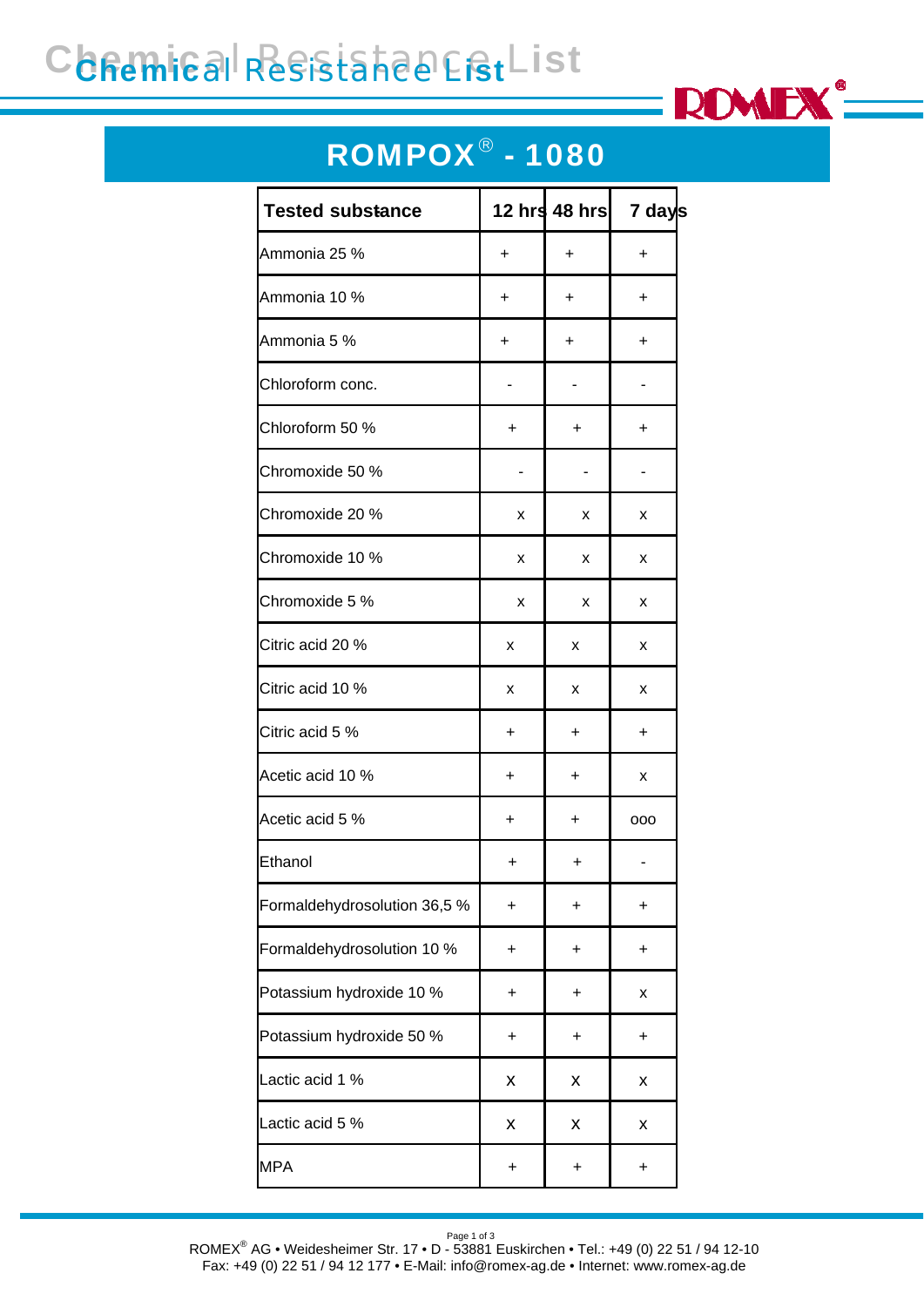# Chemical Resistance List



#### Page 2 of 3 ROMEX® AG • Weidesheimer Str. 17 • D - 53881 Euskirchen • Tel.: +49 (0) 22 51 / 94 12-10 Fax: +49 (0) 22 51 / 94 12 177 • E-Mail: info@romex-ag.de • Internet: www.romex-ag.de